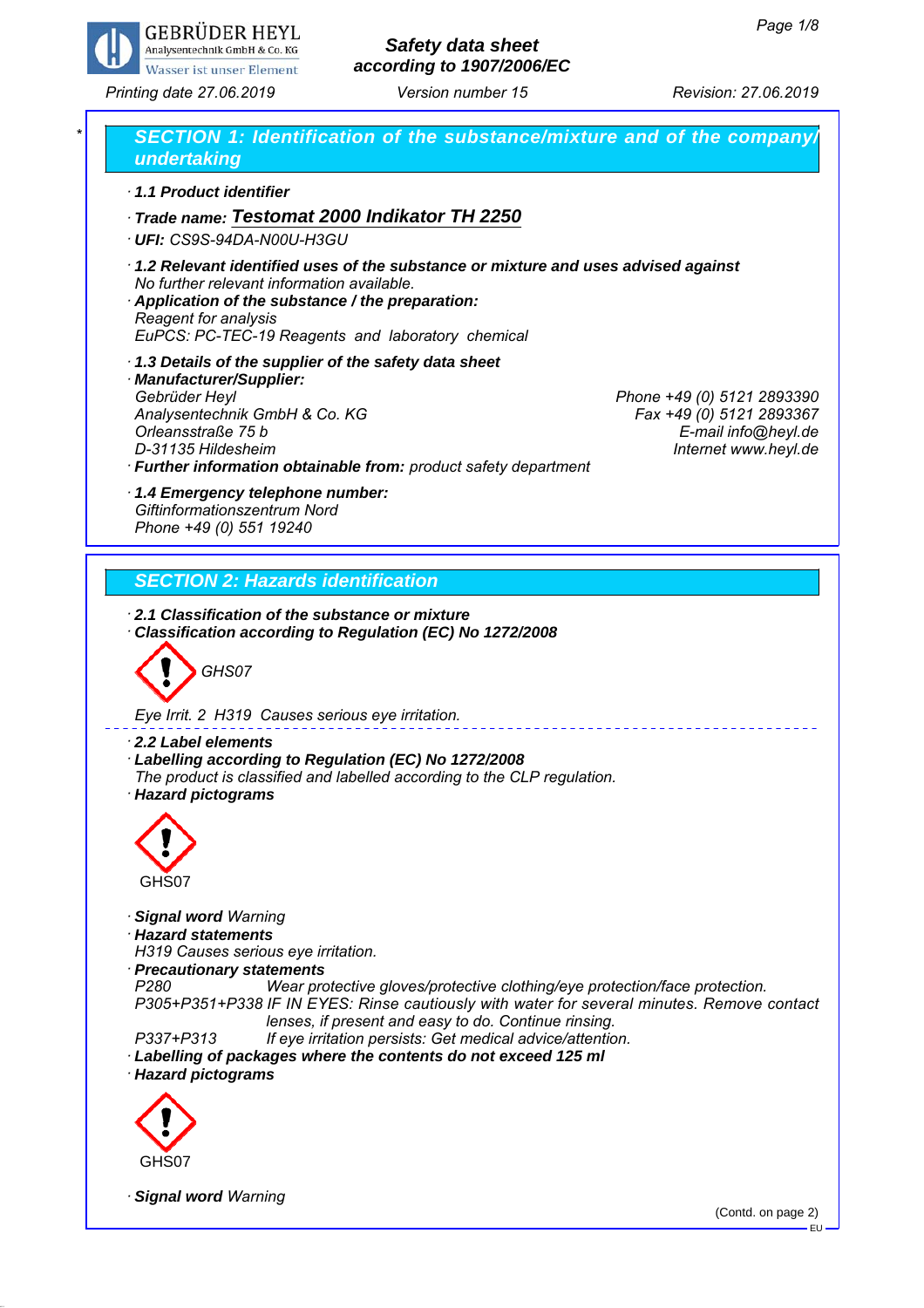

# *Safety data sheet according to 1907/2006/EC*

### *Trade name: Testomat 2000 Indikator TH 2250*

(Contd. of page 1)

- *· Hazard statements Void*
- *· Precautionary statements Void*
- *· 2.3 Other hazards*
- *· Results of PBT and vPvB assessment*
- *· PBT: Not applicable.*
- *· vPvB: Not applicable.*

### *\* SECTION 3: Composition/information on ingredients*

- *· 3.2 Mixtures*
- *· Description:*

*Mixture of substances listed below with nonhazardous additions according to Regulation (EC) No 1272/2008.*

| · Dangerous components:                                                      |                                                               |                    |  |  |
|------------------------------------------------------------------------------|---------------------------------------------------------------|--------------------|--|--|
| CAS: 110-97-4                                                                | 1,1'-iminodipropan-2-ol                                       | $25 - 50\%$        |  |  |
| EINECS: 203-820-9<br>Index number: 603-083-00-7<br>Reg.nr.: 01-2119475444-34 | Eye Irrit. 2, H319                                            |                    |  |  |
| CAS: 60-00-4                                                                 | edetic acid                                                   | $\geq$ 2.5 – < 10% |  |  |
| EINECS: 200-449-4                                                            | De Irrit. 2, H319                                             |                    |  |  |
| Index number: 607-429-00-8<br>Reg.nr.: 01-2119486399-18                      |                                                               |                    |  |  |
| CAS: 15708-48-2<br>EINECS: 239-803-8                                         | Ethylendiamintetraacetic<br>acid<br>dipotassiummagnesium salt | $1 - 2.5%$         |  |  |
|                                                                              |                                                               |                    |  |  |
|                                                                              | Skin Irrit. 2, H315; Eye Irrit. 2, H319; STOT SE 3,<br>H335   |                    |  |  |
| $A$ $(B$ $ B$ $ A$ $ C$ $ C$ $ D$                                            |                                                               |                    |  |  |

*· SVHC Not applicable.*

*· Additional information: For the wording of the listed hazard phrases refer to section 16.*

### *SECTION 4: First aid measures*

*· 4.1 Description of first aid measures*

*· General information: Immediately remove any clothing soiled by the product.*

- *· After inhalation: Supply fresh air; consult doctor in case of complaints.*
- *· After skin contact:*

*Immediately wash with water and soap and rinse thoroughly.*

- *If skin irritation continues, consult a doctor.*
- *· After eye contact:*

*Rinse opened eye for several minutes under running water. Then consult a doctor. · After swallowing:*

*A person vomiting while laying on their back should be turned onto their side. Rinse out mouth and then drink plenty of water.*

*Seek medical treatment.*

*· 4.2 Most important symptoms and effects, both acute and delayed No further relevant information available.*

*· 4.3 Indication of any immediate medical attention and special treatment needed No further relevant information available.*

#### *SECTION 5: Firefighting measures*

*· 5.1 Extinguishing media*

*· Suitable extinguishing agents:*

*CO2, powder or water spray. Fight larger fires with water spray or alcohol resistant foam.*

EU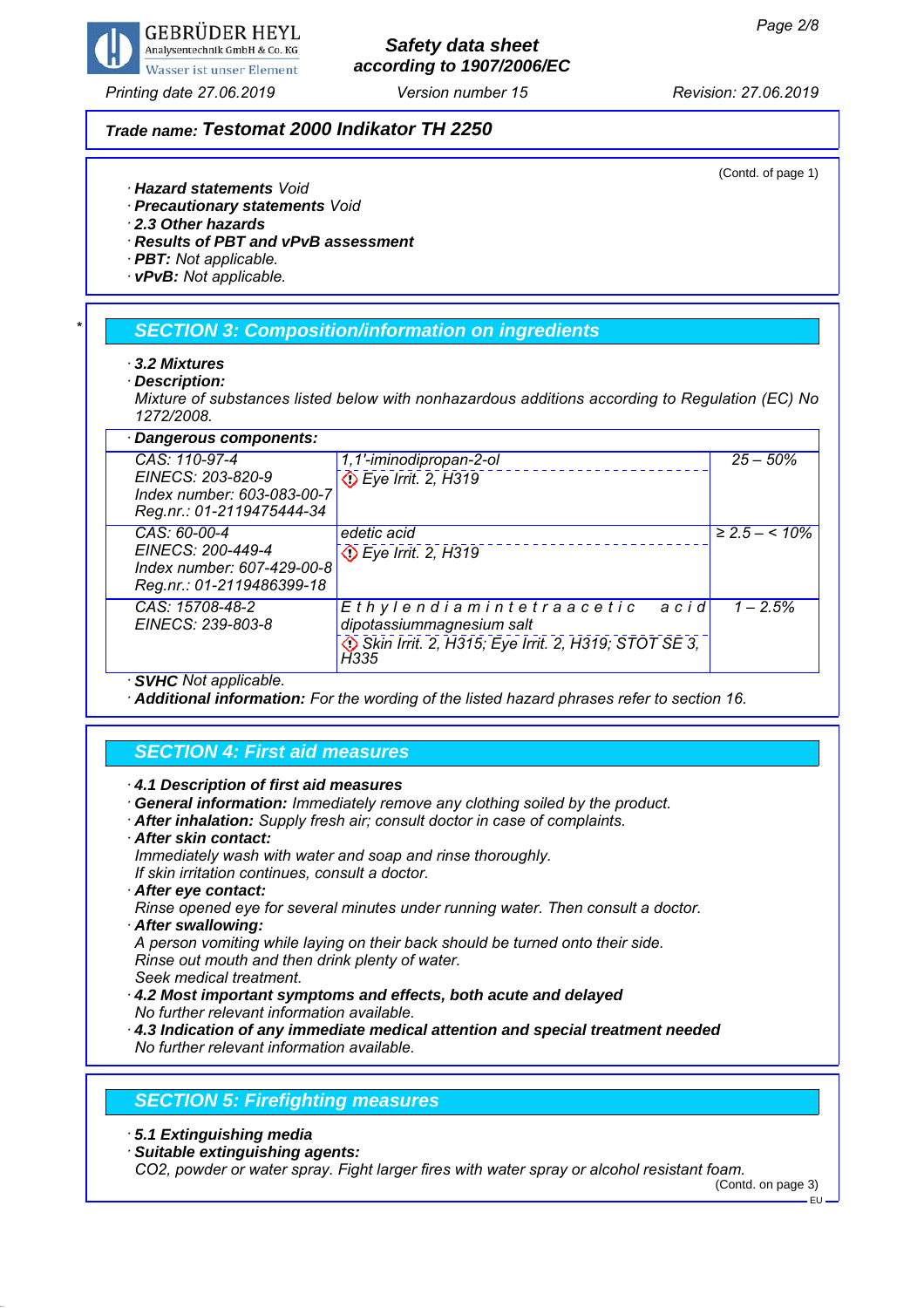

## *Safety data sheet according to 1907/2006/EC*

### *Trade name: Testomat 2000 Indikator TH 2250*

*· 5.2 Special hazards arising from the substance or mixture*

*No further relevant information available.*

*· 5.3 Advice for firefighters*

*· Protective equipment: Wear self-contained respiratory protective device.*

## *SECTION 6: Accidental release measures*

- *· 6.1 Personal precautions, protective equipment and emergency procedures Wear personal protection equipment.*
- *· 6.2 Environmental precautions: Do not allow to enter sewers/ surface or ground water.*
- *· 6.3 Methods and material for containment and cleaning up:*

*Absorb with liquid-binding material (sand, diatomite, acid binders, universal binders, sawdust). Dispose of the material collected according to regulations. Clean the affected area carefully; suitable cleaners are:*

*Warm water*

*· 6.4 Reference to other sections See Section 7 for information on safe handling. See Section 8 for information on personal protection equipment. See Section 13 for disposal information.*

## *SECTION 7: Handling and storage*

*· 7.1 Precautions for safe handling Ensure good ventilation/exhaustion at the workplace. Prevent formation of aerosols.*

*· Information about fire - and explosion protection: No special measures required.*

*· 7.2 Conditions for safe storage, including any incompatibilities*

*· Storage:*

*· Requirements to be met by storerooms and receptacles: Store only in the original receptacle.*

- *· Information about storage in one common storage facility: Store away from foodstuffs.*
- *· Further information about storage conditions:*
- *Keep container tightly sealed.*

*Protect from heat and direct sunlight.*

*Store receptacle in a well ventilated area.*

*· Recommended storage temperature: 15 - 25 °C*

*· 7.3 Specific end use(s) No further relevant information available.*

## *\* SECTION 8: Exposure controls/personal protection*

*· Additional information about design of technical facilities: No further data; see item 7.*

*· 8.1 Control parameters*

*· Ingredients with limit values that require monitoring at the workplace:*

*The product does not contain any relevant quantities of materials with critical values that have to be monitored at the workplace.*

- *· Additional information: The lists valid during the making were used as basis.*
- *· 8.2 Exposure controls*
- *· Personal protective equipment:*
- *· General protective and hygienic measures:*

*The usual precautionary measures are to be adhered to when handling chemicals. Keep away from foodstuffs, beverages and feed. Immediately remove all soiled and contaminated clothing*

*Wash hands before breaks and at the end of work.*

*Avoid contact with the eyes and skin.*

(Contd. on page 4)

(Contd. of page 2)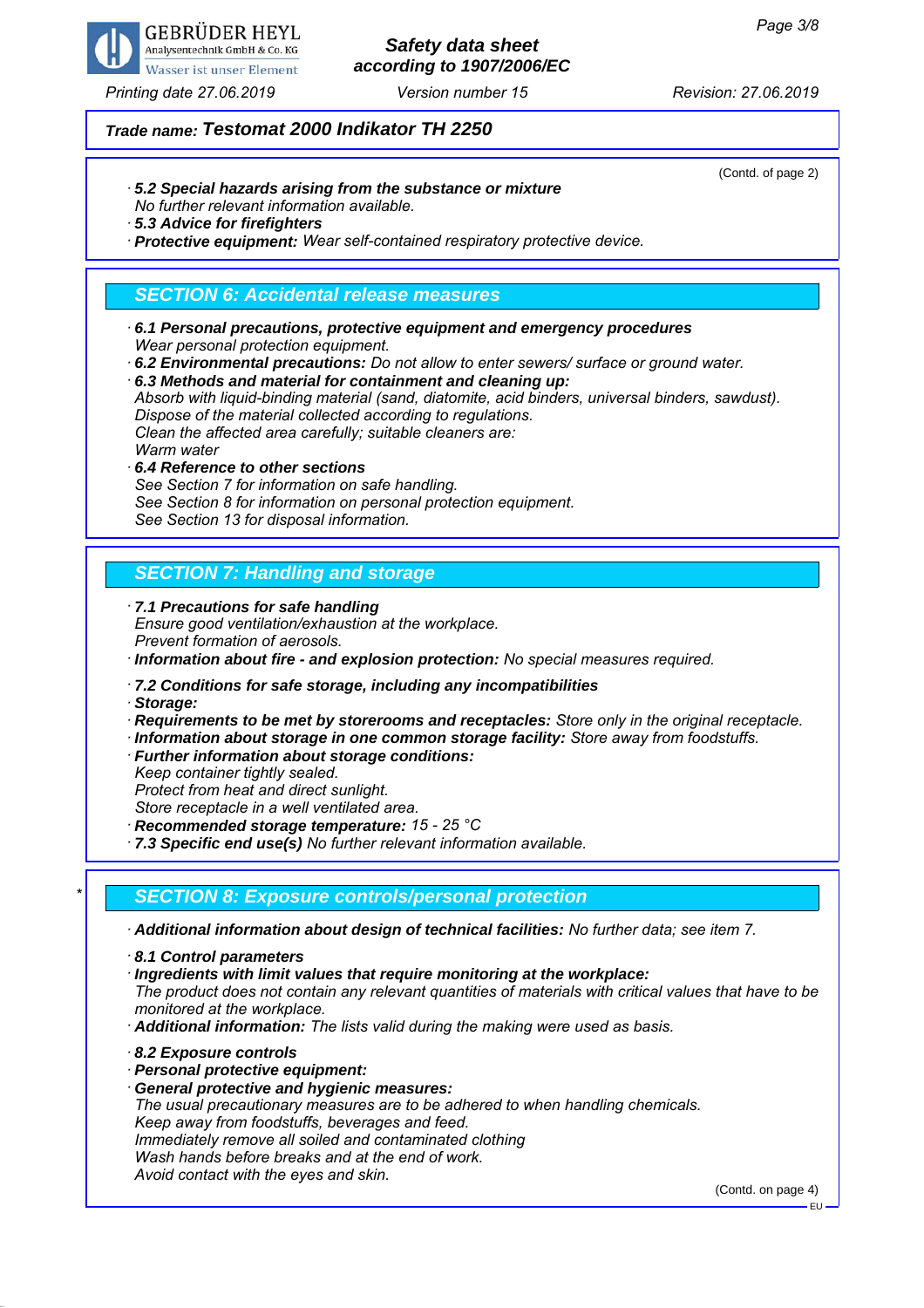

## *Safety data sheet according to 1907/2006/EC*

## *Trade name: Testomat 2000 Indikator TH 2250*

*· pH-value (100 g/l) at 20 °C: 9.3*

*Melting point/freezing point: Undetermined. Initial boiling point and boiling range: Undetermined. · Flash point: Undetermined. · Flammability (solid, gas): Not applicable.*

*· Change in condition*



(Contd. on page 5) EU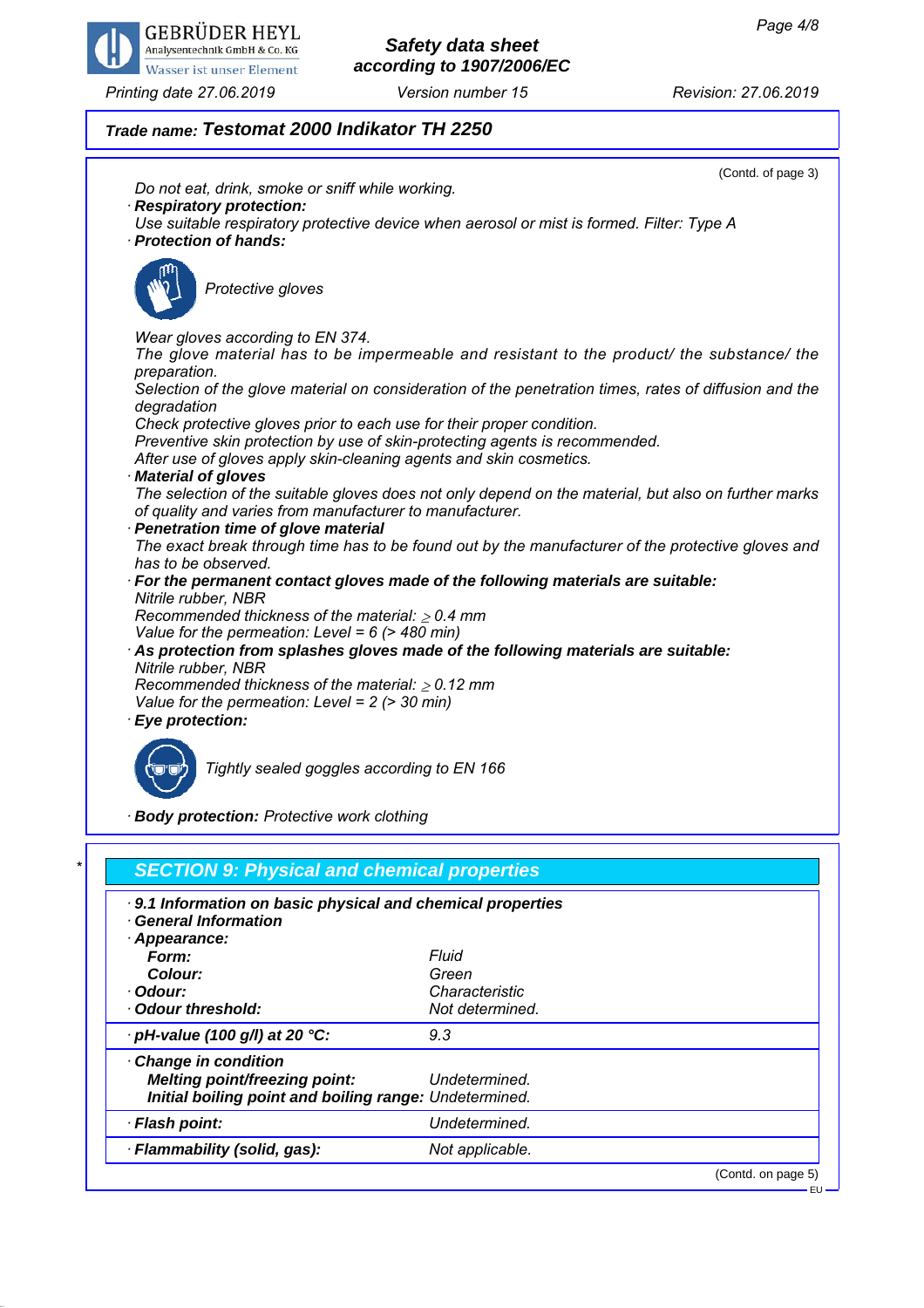

## *Safety data sheet according to 1907/2006/EC*

## *Trade name: Testomat 2000 Indikator TH 2250*

|                                           | (Contd. of page 4)                            |
|-------------------------------------------|-----------------------------------------------|
| · Ignition temperature:                   | Not determined.                               |
| Decomposition temperature:                | Not determined.                               |
| · Auto-ignition temperature:              | Product is not selfigniting.                  |
| · Explosive properties:                   | Product does not present an explosion hazard. |
| <b>Explosion limits:</b>                  |                                               |
| Lower:                                    | Not determined                                |
| <b>Upper:</b>                             | Not determined.                               |
| Vapour pressure:                          | Not determined.                               |
| Density at 20 °C:                         | $1.12$ g/cm <sup>3</sup>                      |
| <b>Relative density</b>                   | Not determined.                               |
| Vapour density                            | Not determined.                               |
| · Evaporation rate                        | Not determined.                               |
| Solubility in / Miscibility with          |                                               |
| water:                                    | Fully miscible.                               |
| · Partition coefficient: n-octanol/water: | Not determined.                               |
| · Viscosity:                              |                                               |
| Dynamic:                                  | Not determined.                               |
| <b>Kinematic:</b>                         | Not determined.                               |
| ⋅ 9.2 Other information                   | No further relevant information available.    |

#### *SECTION 10: Stability and reactivity*

- *· 10.1 Reactivity No further relevant information available.*
- *· 10.2 Chemical stability*
- *· Thermal decomposition / conditions to be avoided:*

*Exothermic neutralisation reaction with acids.*

*Under certain conditions possible formation of nitrosamines in the presence of nitrites or reagents causing nitrosation.*

- *· 10.3 Possibility of hazardous reactions No dangerous reactions known.*
- *· 10.4 Conditions to avoid No further relevant information available.*
- *· 10.5 Incompatible materials:*
- *Acids, nitrites, reagents causing nitrosation.*

*Do not use tools made of aluminium or copper or their alloys.*

*· 10.6 Hazardous decomposition products: Nitrogen oxides*

### *\* SECTION 11: Toxicological information*

*· 11.1 Information on toxicological effects*

*· Acute toxicity Based on available data, the classification criteria are not met.*

| LD/LC50 values relevant for classification: |                                       |                                                |  |  |
|---------------------------------------------|---------------------------------------|------------------------------------------------|--|--|
|                                             | CAS: 110-97-4 1,1'-iminodipropan-2-ol |                                                |  |  |
| Oral                                        | LD50                                  | $4,770$ mg/kg (rat)                            |  |  |
| Dermal                                      | LD50                                  | $> 8,000$ mg/kg (rabbit)                       |  |  |
|                                             | CAS: 60-00-4 edetic acid              |                                                |  |  |
| Oral                                        | LD50                                  | $\vert$ > 2,000 - 4,500 mg/kg (rat)            |  |  |
|                                             |                                       | Inhalative LC50/6 h $1,000 - 5,000$ mg/l (rat) |  |  |

(Contd. on page 6)

EU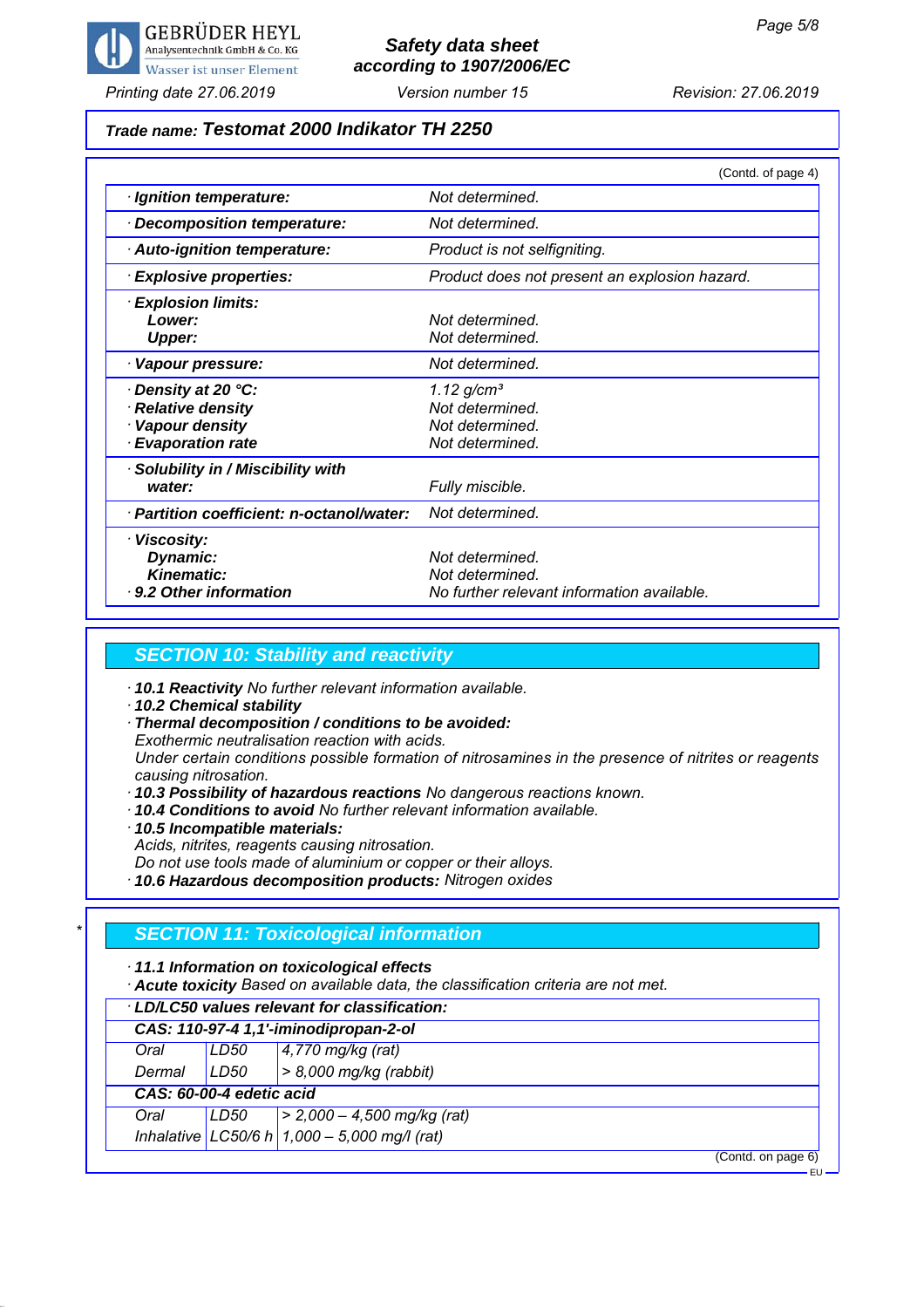

# *Safety data sheet according to 1907/2006/EC*

*Printing date 27.06.2019 Revision: 27.06.2019 Version number 15*

(Contd. of page 5)

### *Trade name: Testomat 2000 Indikator TH 2250*

*CAS: 15708-48-2 Ethylendiamintetraacetic acid dipotassiummagnesium salt*

*Oral LD50 > 2,000 mg/kg (rat)*

*· Primary irritant effect:*

*· Skin corrosion/irritation Based on available data, the classification criteria are not met.*

*· Serious eye damage/irritation*

*Causes serious eye irritation.*

*· Respiratory or skin sensitisation Based on available data, the classification criteria are not met.*

- *· CMR effects (carcinogenity, mutagenicity and toxicity for reproduction)*
- *· Germ cell mutagenicity Based on available data, the classification criteria are not met.*
- *· Carcinogenicity Based on available data, the classification criteria are not met.*
- *· Reproductive toxicity Based on available data, the classification criteria are not met.*

*· STOT-single exposure Based on available data, the classification criteria are not met.*

*· STOT-repeated exposure Based on available data, the classification criteria are not met.*

*· Aspiration hazard Based on available data, the classification criteria are not met.*

### *SECTION 12: Ecological information*

#### *· 12.1 Toxicity*

*· Aquatic toxicity: No further relevant information available.*

- *· 12.2 Persistence and degradability No further relevant information available.*
- *· 12.3 Bioaccumulative potential No further relevant information available.*
- *· 12.4 Mobility in soil No further relevant information available.*
- *· Additional ecological information:*
- *· General notes:*

*Water hazard class 2 (German Regulation) (Self-assessment): hazardous for water Do not allow product to reach ground water, water course or sewage system. Danger to drinking water if even small quantities leak into the ground.*

- *· 12.5 Results of PBT and vPvB assessment*
- *· PBT: Not applicable.*
- *· vPvB: Not applicable.*
- *· 12.6 Other adverse effects No further relevant information available.*

### *SECTION 13: Disposal considerations*

#### *· 13.1 Waste treatment methods*

*· Recommendation*

*Must not be disposed together with household garbage. Do not allow product to reach sewage system.*

*Disposal must be made according to official regulations.*

- *· Uncleaned packaging:*
- *· Recommendation:*

*Packagings that may not be cleansed are to be disposed of in the same manner as the product. Disposal must be made according to official regulations.*

*· Recommended cleansing agents: Water, if necessary together with cleansing agents.*

| 14.1 UN-Number               |      |  |
|------------------------------|------|--|
| ADR, ADN, IMDG, IATA         | Void |  |
| 14.2 UN proper shipping name |      |  |
| · ADR, ADN, IMDG, IATA       | Void |  |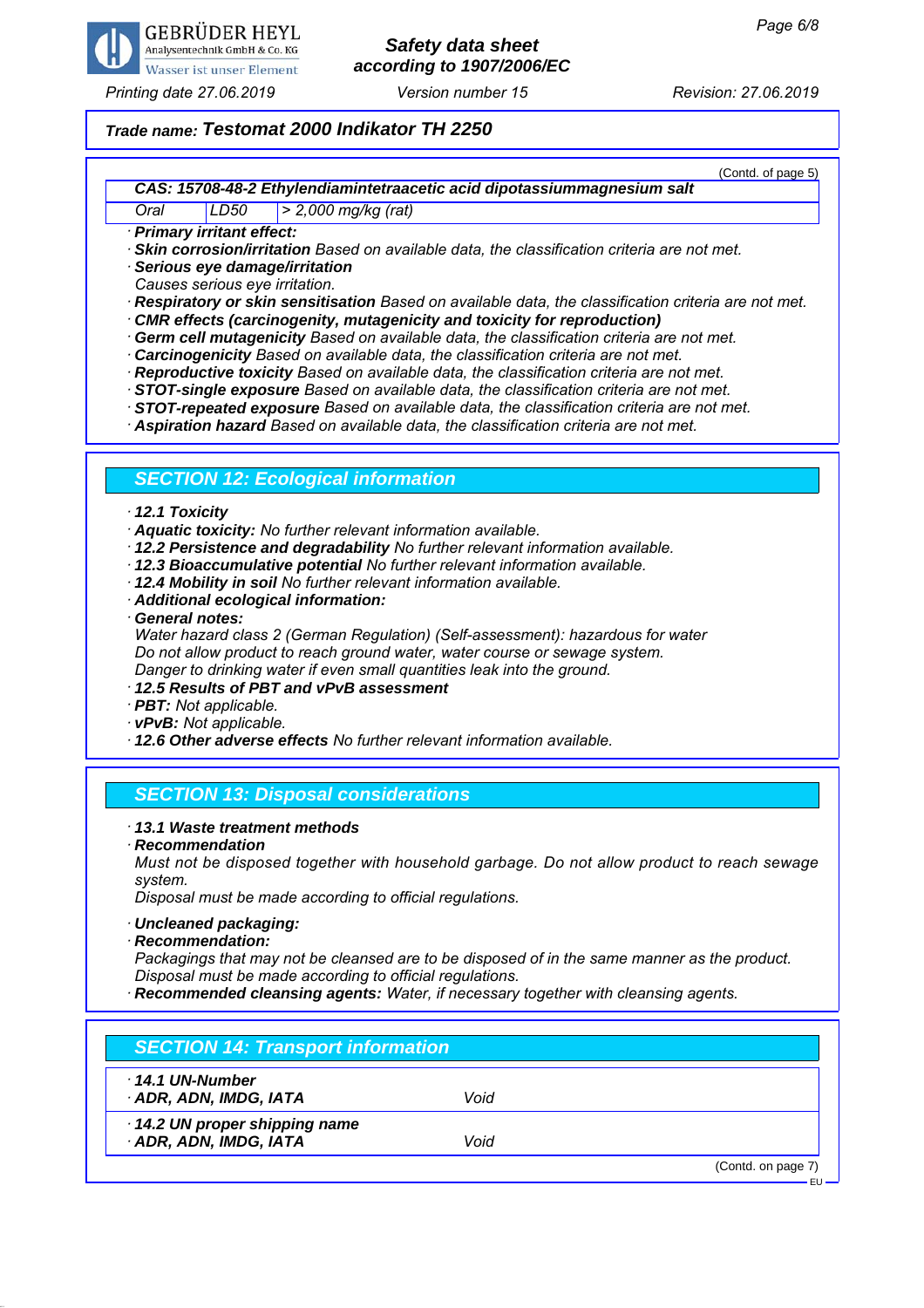

# *Safety data sheet according to 1907/2006/EC*

*Printing date 27.06.2019 Revision: 27.06.2019 Version number 15*

#### *Trade name: Testomat 2000 Indikator TH 2250*

|                                                                            | (Contd. of page 6)                                      |
|----------------------------------------------------------------------------|---------------------------------------------------------|
| 14.3 Transport hazard class(es)                                            |                                                         |
| · ADR, ADN, IMDG, IATA<br>· Class                                          | Void                                                    |
| 14.4 Packing group<br>· ADR, IMDG, IATA                                    | Void                                                    |
| 14.5 Environmental hazards:<br>· Marine pollutant:                         | No                                                      |
| 14.6 Special precautions for user                                          | Not applicable.                                         |
| 14.7 Transport in bulk according to Annex II<br>of Marpol and the IBC Code | Not applicable.                                         |
| · Transport/Additional information:                                        | Not dangerous according to the above<br>specifications. |
| · UN "Model Regulation":                                                   | Void                                                    |

#### *\* SECTION 15: Regulatory information*

- *· 15.1 Safety, health and environmental regulations/legislation specific for the substance or mixture*
- *· Directive 2012/18/EU*

*· Named dangerous substances - ANNEX I None of the ingredients is listed.*

- *· REGULATION (EC) No 1907/2006 ANNEX XVII Conditions of restriction: 3*
- *· National regulations:*
- *· Information about limitation of use:*

*Employment restrictions concerning juveniles must be observed.*

*Employment restrictions concerning pregnant and lactating women must be observed.*

*· 15.2 Chemical safety assessment: A Chemical Safety Assessment has not been carried out.*

#### *SECTION 16: Other information*

*This information is based on our present knowledge. However, this shall not constitute a guarantee for any specific product features and shall not establish a legally valid contractual relationship.*

#### *· Relevant phrases H315 Causes skin irritation. H319 Causes serious eye irritation. H335 May cause respiratory irritation. · Department issuing SDS: product safety department.*

*· Abbreviations and acronyms: RID: Règlement international concernant le transport des marchandises dangereuses par chemin de fer (Regulations Concerning the International Transport of Dangerous Goods by Rail) ICAO: International Civil Aviation Organisation ADR: Accord européen sur le transport des marchandises dangereuses par Route (European Agreement concerning the International Carriage of Dangerous Goods by Road) IMDG: International Maritime Code for Dangerous Goods IATA: International Air Transport Association GHS: Globally Harmonised System of Classification and Labelling of Chemicals EINECS: European Inventory of Existing Commercial Chemical Substances ELINCS: European List of Notified Chemical Substances CAS: Chemical Abstracts Service (division of the American Chemical Society) LC50: Lethal concentration, 50 percent LD50: Lethal dose, 50 percent PBT: Persistent, Bioaccumulative and Toxic SVHC: Substances of Very High Concern*

(Contd. on page 8)

EU